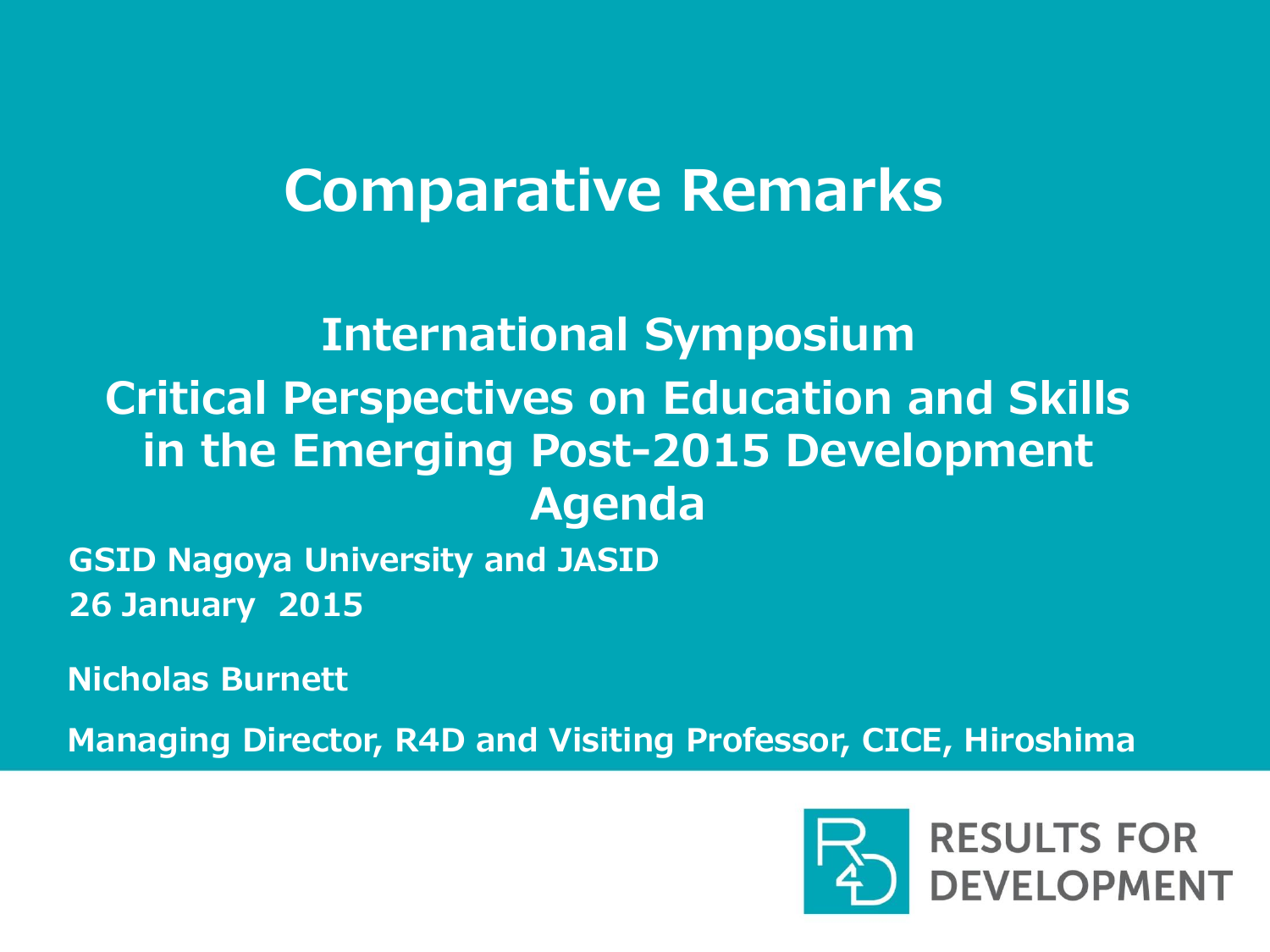## **Outline**

- **International Goals 101**
- Do Goals Matter?
- **Lessons from the Past**
- **Problems with the Present**
- $\blacksquare$  Fears for the Future
- **The Disappointing East Asian Response** 
	- Japan
	- **China**
	- **Korea**
- **Conclusion: Getting Global Priorities Right**



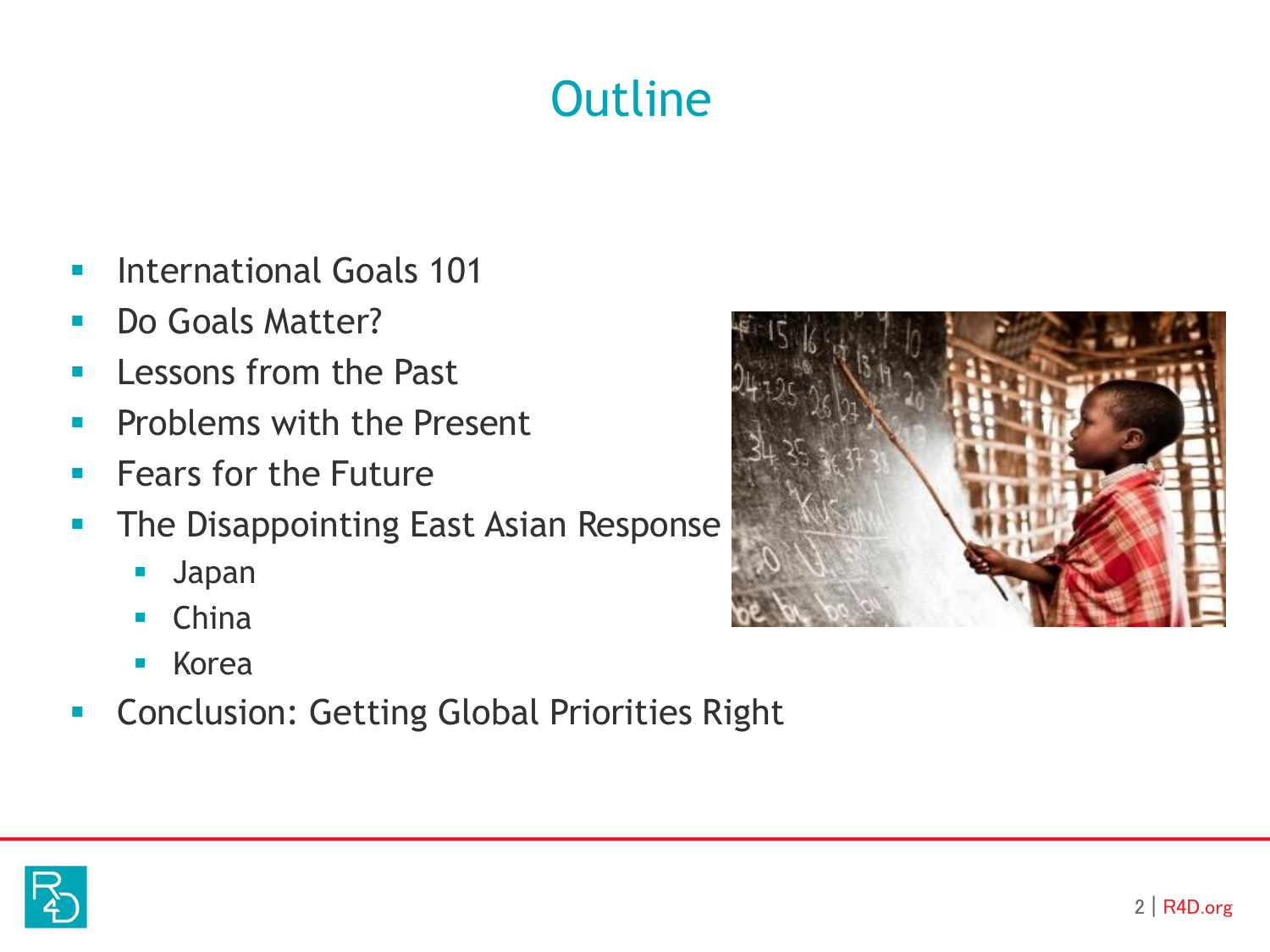International Goals 101

## Five Crucial Elements

- 1) Widespread ownership across countries, within countries
- 2) Easy to understand and communicate
- 3) Financeable and financed
- 4) Monitorable and monitored
- 5) System to hold countries accountable

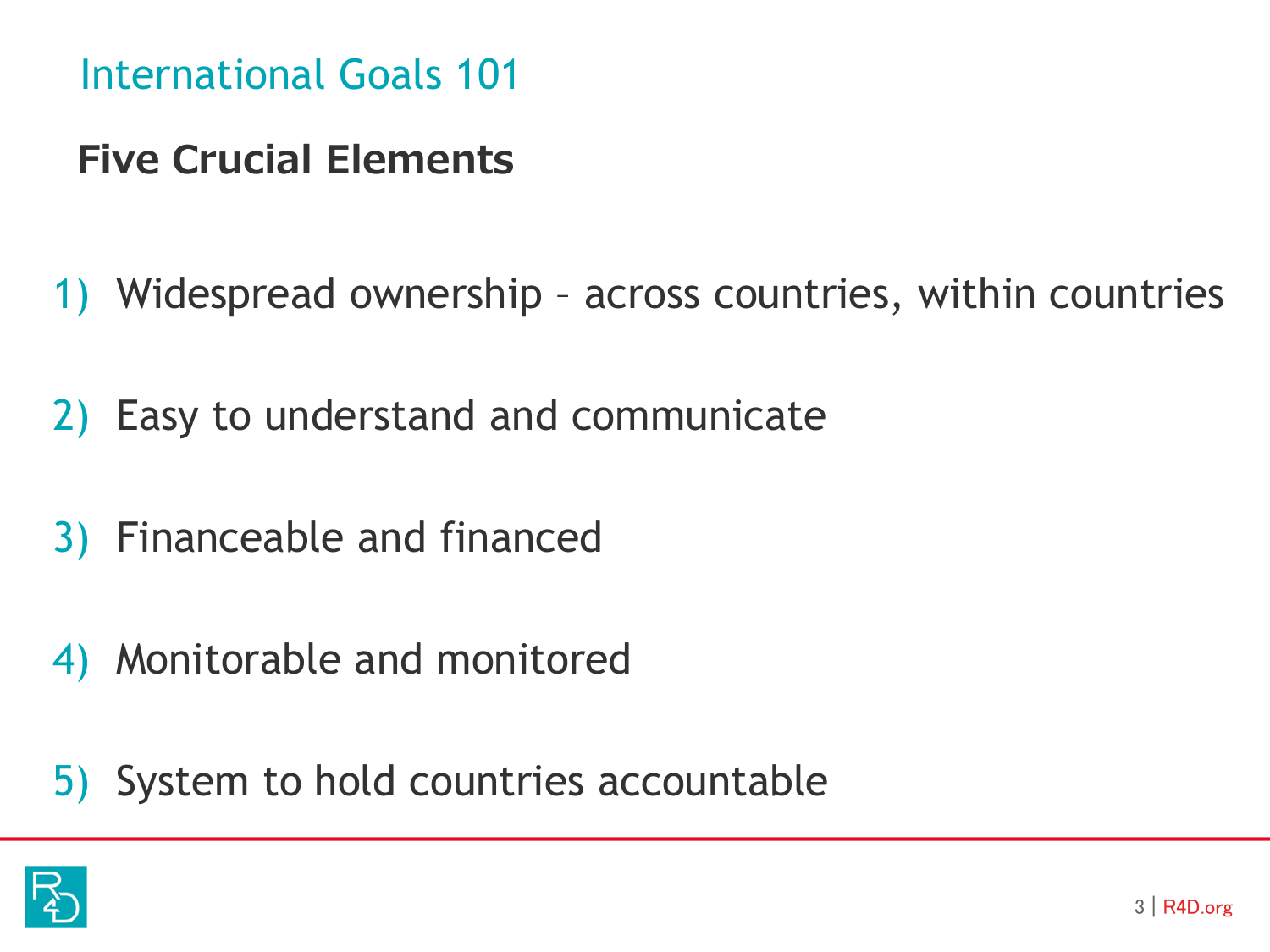#### Do Goals Matter? Compare 1990-99 and 2000-15

Is progress to reduce global poverty the result of MDGs?

Is progress on education the result of EFA goals and the education MDG?



- Goals or sustained economic growth?
	- Stop-go of 90s or sustained growth of 21st century (China!)
- Goals or parents' demand for education?
	- Since 2000 parents everywhere want education for children for first time e.g. attitude shifts among West African Muslims (China!)
	- Expansion of low cost private schools for the poor – India, Pakistan, urban anglophone Africa

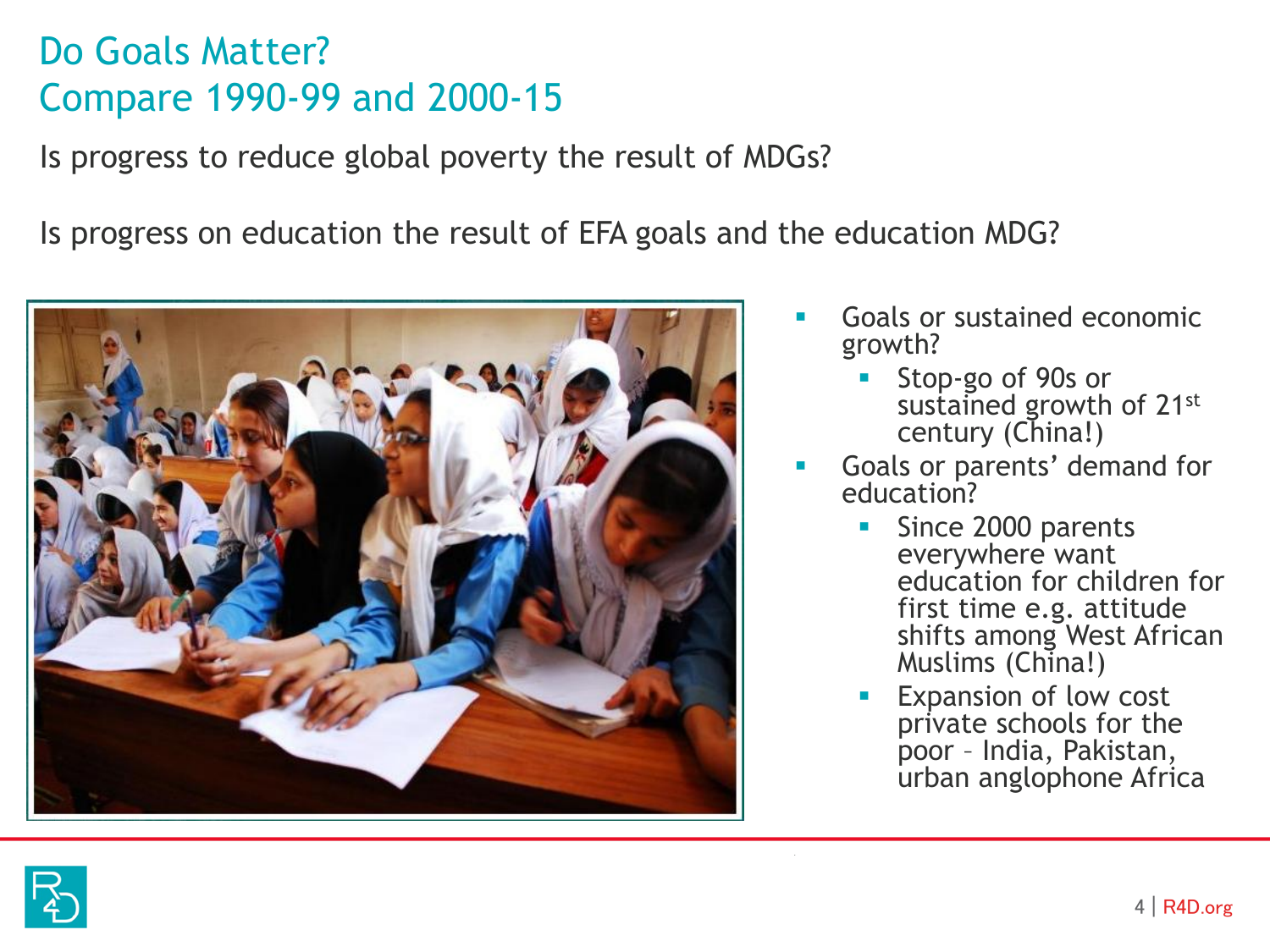#### $\frac{1}{2}$ Lessons from the Past – the 2000 goals

- **Who owned 2000 goals?**
	- UN and UN organizations, DAC donors (at least verbally), LICs and LMICs donor prospects and donor pressure
	- No ownership by UMICs, emerging economies or HICs for themselves
	- **Lack of ownership undermined EFA goals**
	- MDGs and single education goal undermined EFA goals
- **E** Communicability
	- **Universality easy to communicate, despite non-universal ownership**
	- **EFA and MDG goals as a whole reasonable number and relatively easy to communicate** – "basic education for all"
	- Detail of some EFA goals actually not so clear e.g. skills
- **Financeable and financed** 
	- Not expressed in terms of financeable programs till very late e.g. GPE
	- Good record on domestic finance; huge increase in ODA but inadequate and now declining
- **Kanal Monitorability and Monitoring** 
	- **Indicators not established from outset**
	- EFA Global Monitoring Report good overall job but no detailed country monitoring
- **Accountability** 
	- No system for either countries or donor finance (UNESCO HLG, UN meetings attempted)



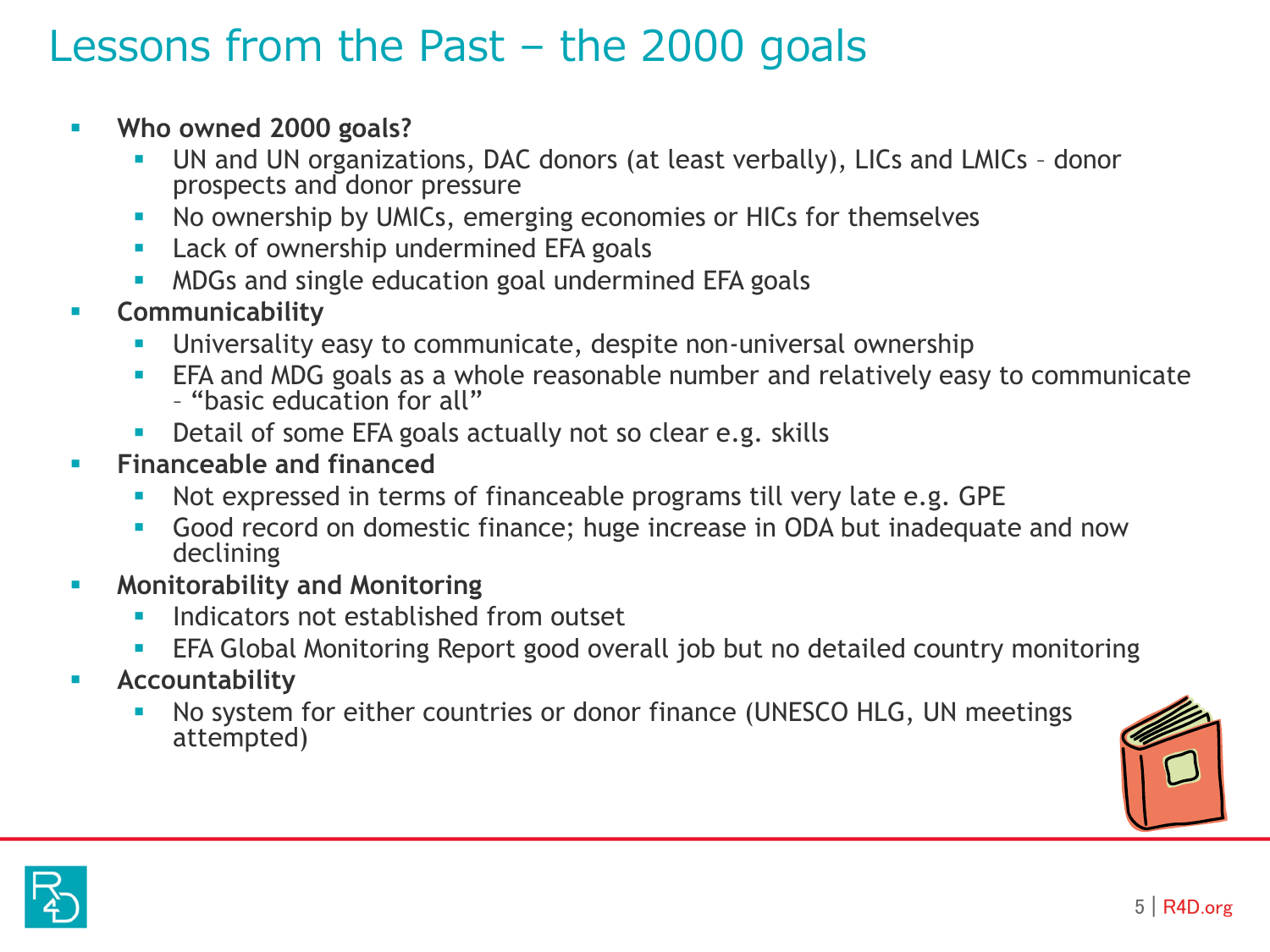### Problems with the Present



- **1. Proliferation of goals and indicators**
- **2. Country leadership sounds good but dilutes global attention**
- **3. Lack of leadership by countries (neither emerging economies nor OECD countries seriously involved) and agencies (UNESCO abdicated on education?)**
- **4. Illegitimate leadership by northern NGOs, Brookings etc. in vacuum created by this.**
- **5. Lack of linkage overall goals and education**
- **6. Danger of forgetting what has still to be achieved on current agenda**
- **7. Donors cutting aid (exc. Norway, Korea) and GPE having to revise down its alleged pledges**
- **8. No talk of monitoring or accountability**

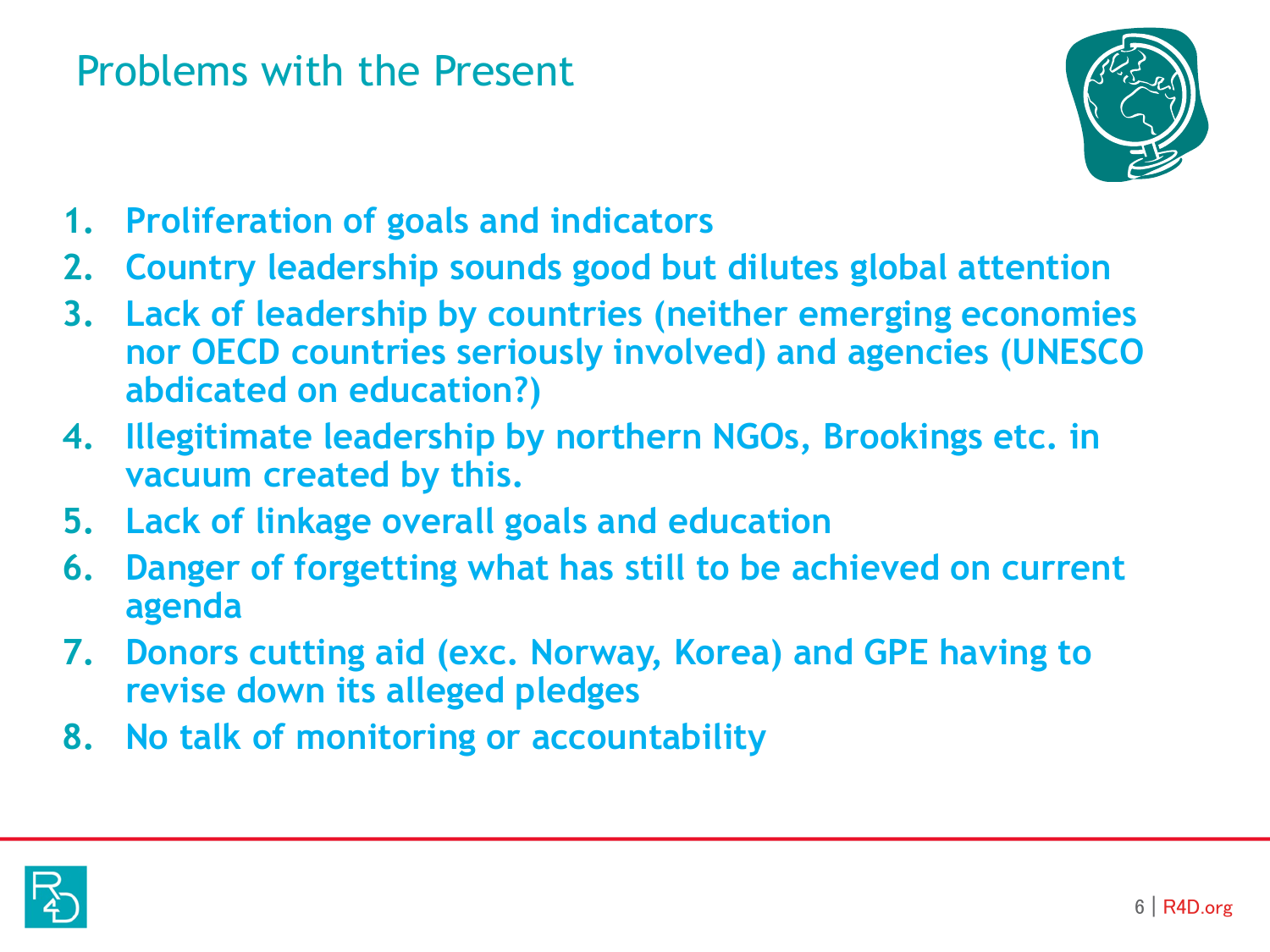#### Fears for the Future

- **Education central to everything being discussed (environment,** sustainability, other sector goals) but almost no attention to education
- **Education sector's insistence on covering everything also dilutes** everything
- **Everything could mean nothing**



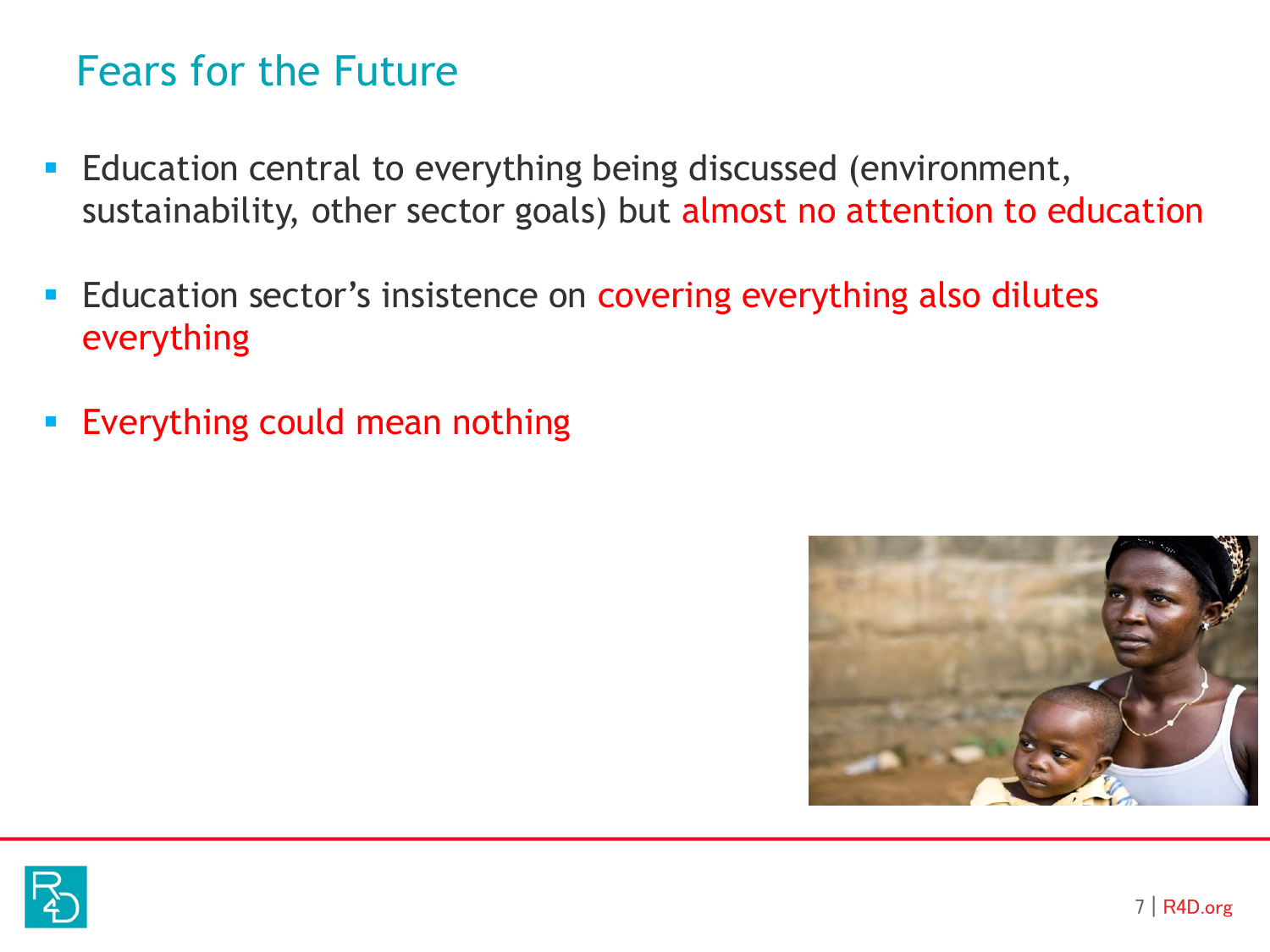## The Disappointing East Asian Response



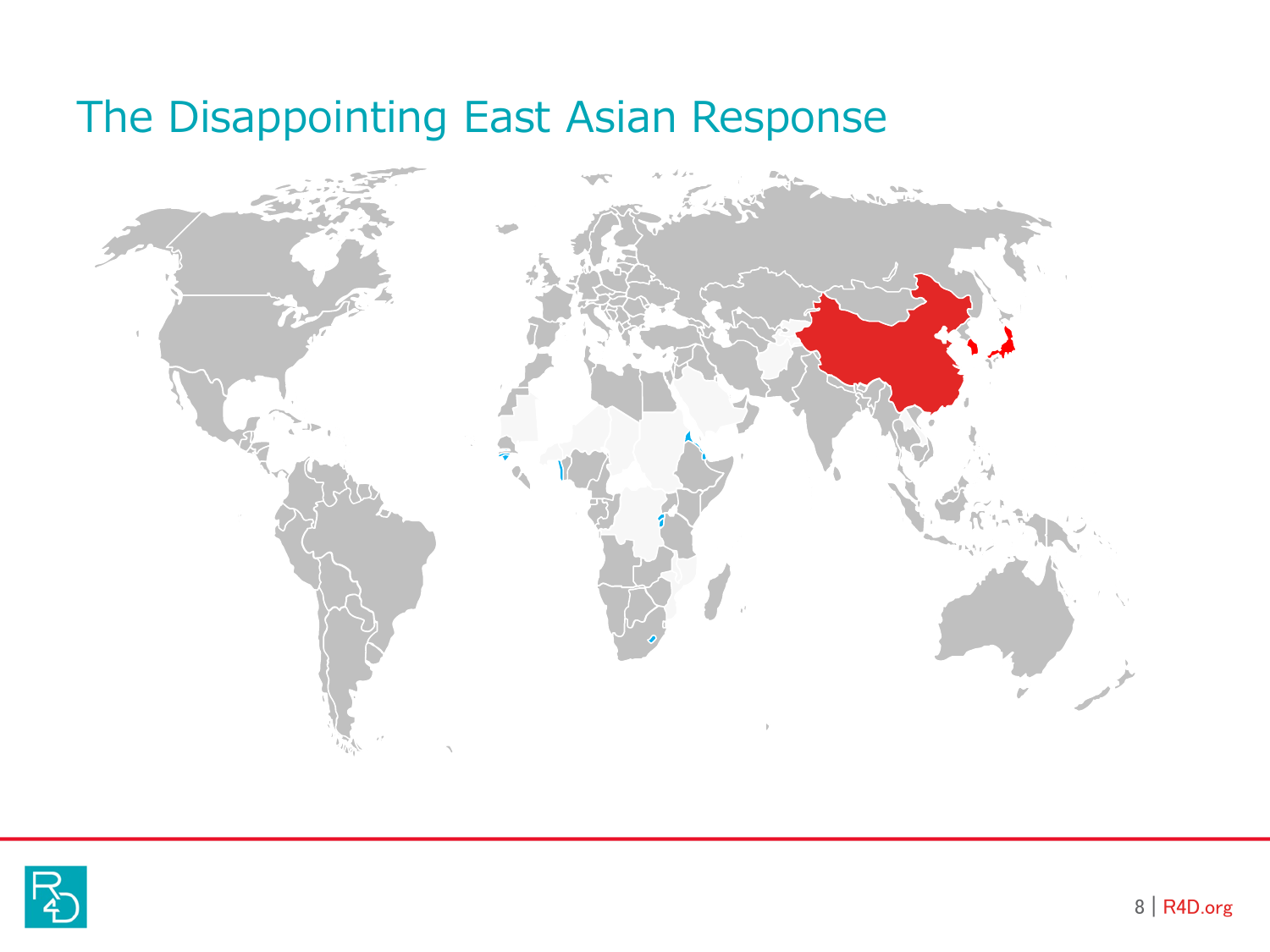#### Japan

## Stuck in the Past

- 1) Only ever lip service to EFA
- 2) ODA declining but anyway focused mainly on higher education and Japanese technical cooperation
- 3) Not adopting goals for itself
- 4) Some global leadership on ESD but none otherwise UNESCO, GPE etc.
- 5) A pity as Japan has much to teach the world
- 6) Opportunity with new ODA Charter and new policy period for education cooperation

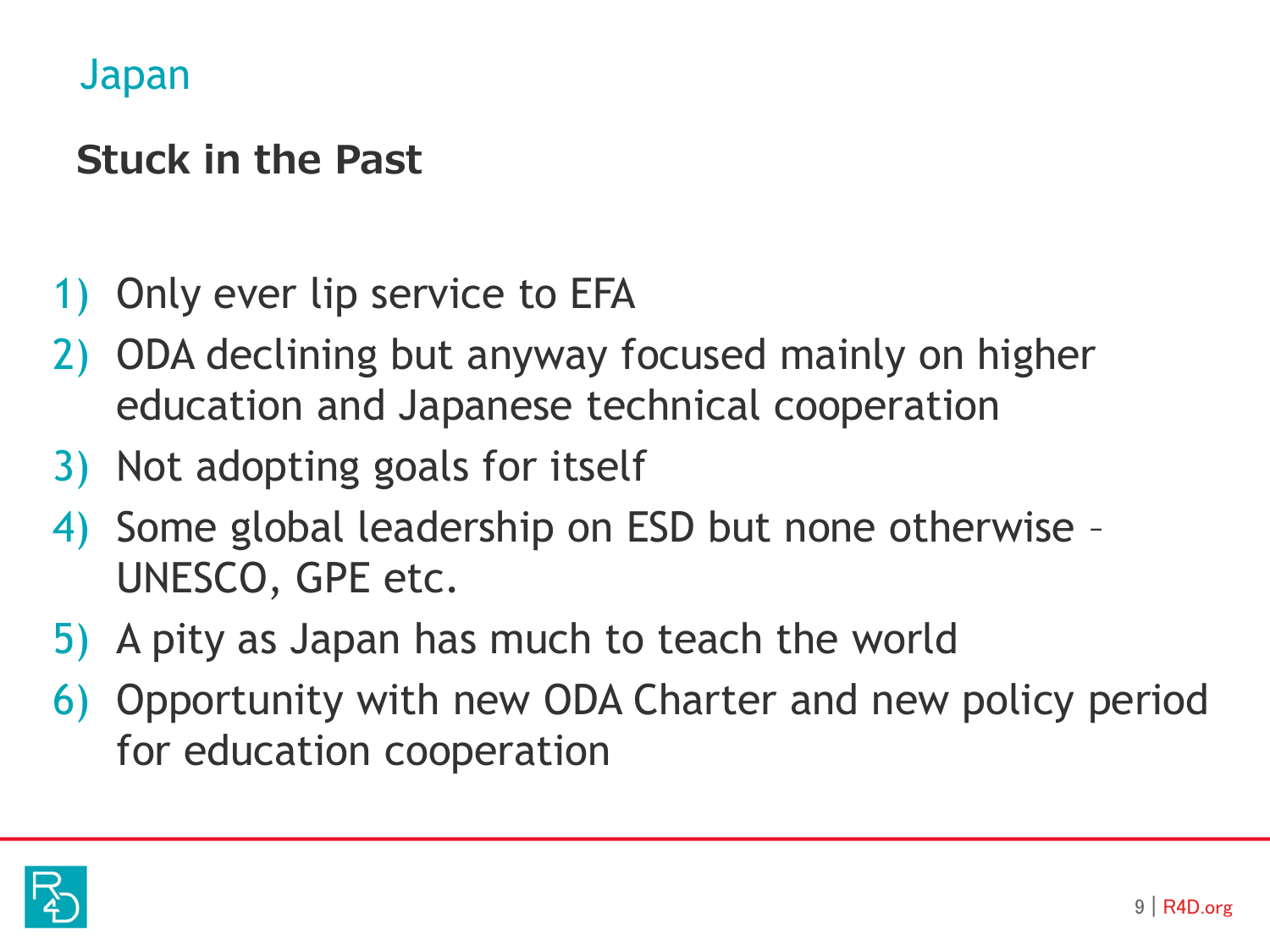### China

### Does Not Yet See Need to Assert Leadership

- 1) Own needs best met for now with a multipolar world without hegemons
- 2) Own extraordinary recent development owes nothing to MDGs or EFA so hard for it to understand others' interest, though pay lip service
- 3) External education assistance (e.g. Africa) not in EFA/MDG framework but about geopolitics and access to resources
- 4) Is it advocating any education goals?
- 5) An even greater pity…..

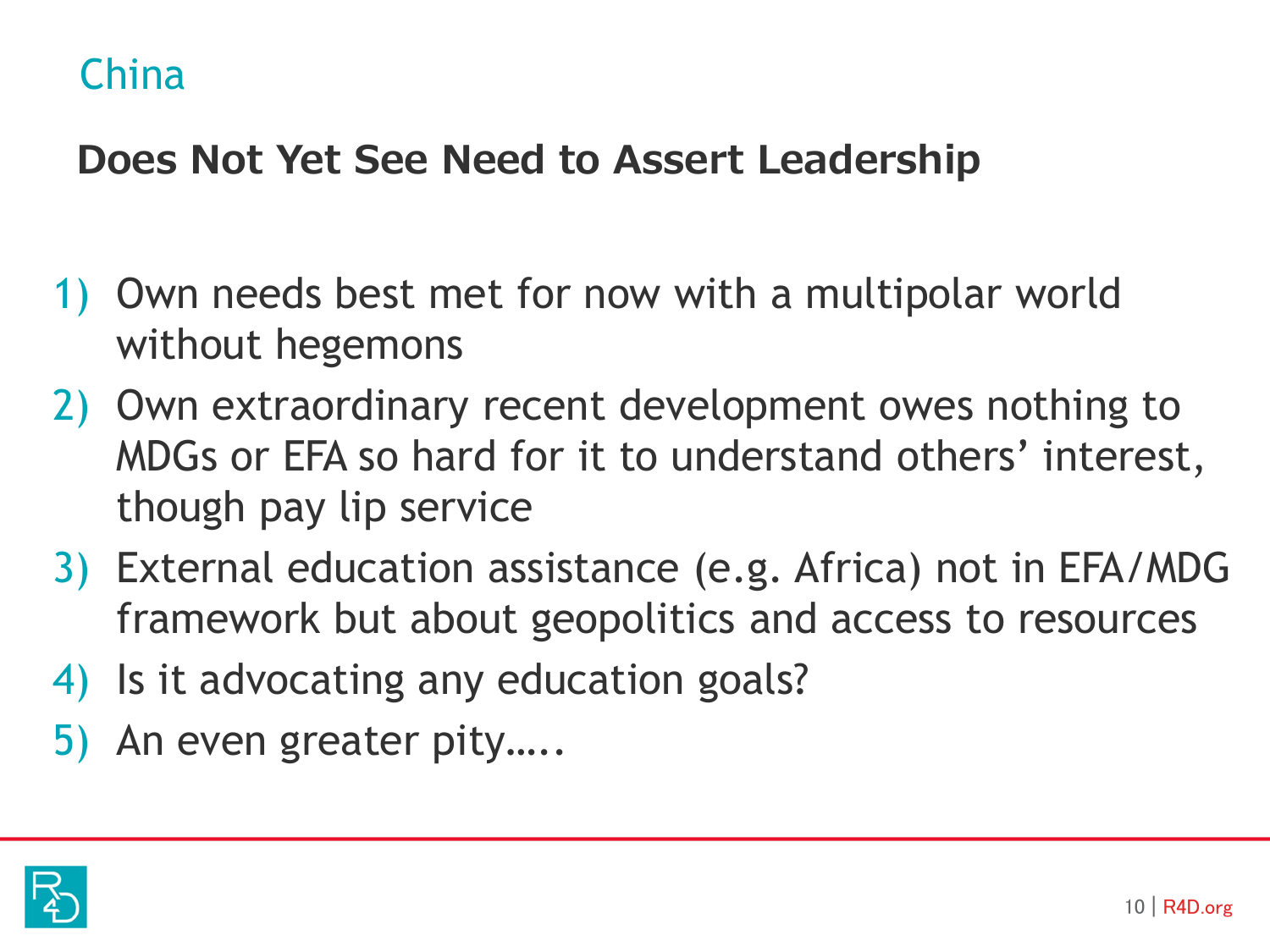#### Korea

#### Some Very Modest Leadership but Too Focused on Process?

- 1) Similar to China, can get what it needs without exercising leadership
- 2) Some leadership with World Education Forum Incheon more concerned to host than with content or results?
- 3) Focus on Global Citizenship Education wonderful but won't do anything for Out of School Children, the poor in Africa, etc. Unresolved tension with ESD.
- 4) Like China, own extraordinary recent development owes nothing to MDGs or EFA
- 5) External education assistance growing but focused mainly on higher education and bilateral relations rather than global priorities